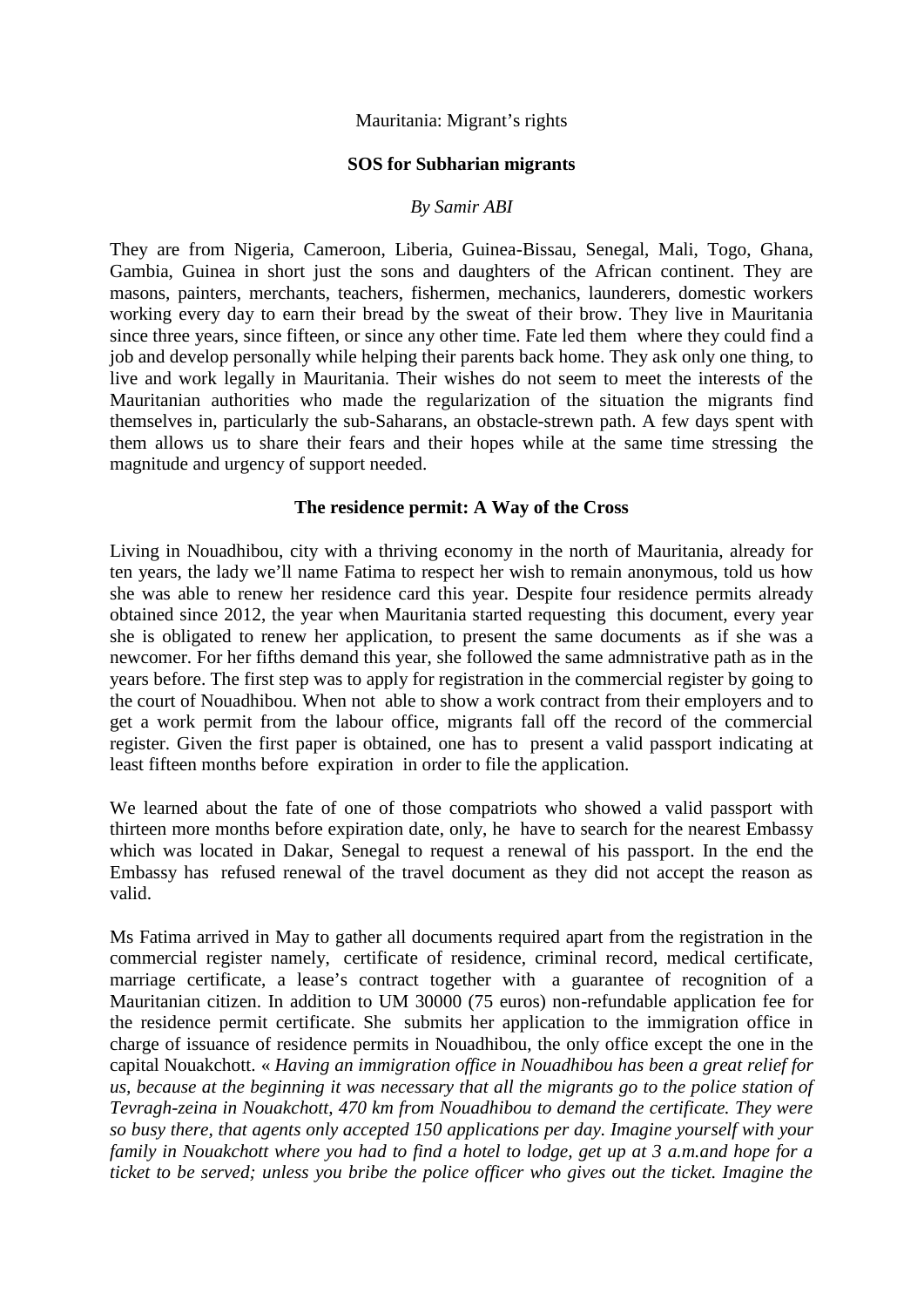*pain when you are forced to wait to 3am until 10 a.m. or 11a.m. And yet we were motivated to obtain a residence card. 150 migrants a day who pay 30,000 ouguiya. Imagine during a year what the Mauritanian government is earning from them. And the additional briberies of the police officers. We spent a fortune but we really wanted the residence card to freely do our business. For others who live neither in Nouakchott nor in Nouadhibou it is the same suffering that continues.* «

A month after filing the application, Ms. Fatima returned to the immigration office to learn that her request was refused by the Mauritanian authorities. Since this year, the Mauritanian government requests a certificate of the Mauritania Chamber of Commerce from all migrants with registration in the commercial register. Ms. Fatima did not know and had not been informed during deposition. Once again she was obliged to travel to Nouakchott, assured the numerous checkpoints along the road came with the necessity to bribe cops and police in order to pass. In Nouakchott, the Chamber of Commerce informed her that it was impossible to issue the requested certificate. So she returned to Nouadhibou submitting the response received from the Chamber of Commerce. Strange luck, during discussions with immigration officials she posed the following question: « *If I, official representative of my community in Mauritania, designated by the Embassy of my country, if I cannot obtain my residence card; how can other members of my community obtain it?* « . The immigration officers asked for her letter of appointment as responsible for her community in Mauritania and sent it to Nouakchott. Three days later, she received a call from the immigration office asking her to come to withdraw her residence permit.

One story out of from dozens we heard during our stay with migrants in Nouadhibou. Migrants have entrusted us they resort to forger services for false certificates of the Chamber of Commerce because by legal means it is almost impossible to obtain such a certificate. For this they pay 18,000 ouguiya (45 euros). Faced with my disapproval of this illegal procedure which can lead to their imprisonment, they responded: *« Whose fault is it? We want to have our papers and they are complicating everything to us and in the end we do not get them. We want to live here in Mauritania and continue the work we do here. But they always see us as migrants trying to reach Europe. »* I did not know how to answer this allegation.

### **Difficult integration**

Jacques teachs french in a private school which is attended by the children of the privileged Mauritanian society where tuition fee is 300,000 UM (750 euros). Living in Mauritania since 1999, he has slowly become the leader of his migrant's community following the departure of their dean. The latter had lived 56 years in Mauritania. When he had arrived the country it was not independent. He had devoted his whole life as an employee in a company owned by a Mauritanian family. Far advanced in years, and after 50 years of loyal service, the company had granted him transportation to return to his country of origin. In fact, he had spent all those years in Mauritania, earning less than minimum wage, without ever having had the opportunity to build a family. He died a week after his return to his native village.

Nafisa said bluntly during our first meeting: « *Social integration for us subsaharan migrants, is impossible in Mauritania compared to Moroccan and Sahrawi migrants who encounter fewer problems You can speak Arabic, but you will always remain a black African.* » I did not share her opinion and I presented my vision of Mauritanian society as I had observed it since my arrival. I have been very well received in all the communities. And to support my argument I told her the story I experienced in the bus taking me from Nouakchott to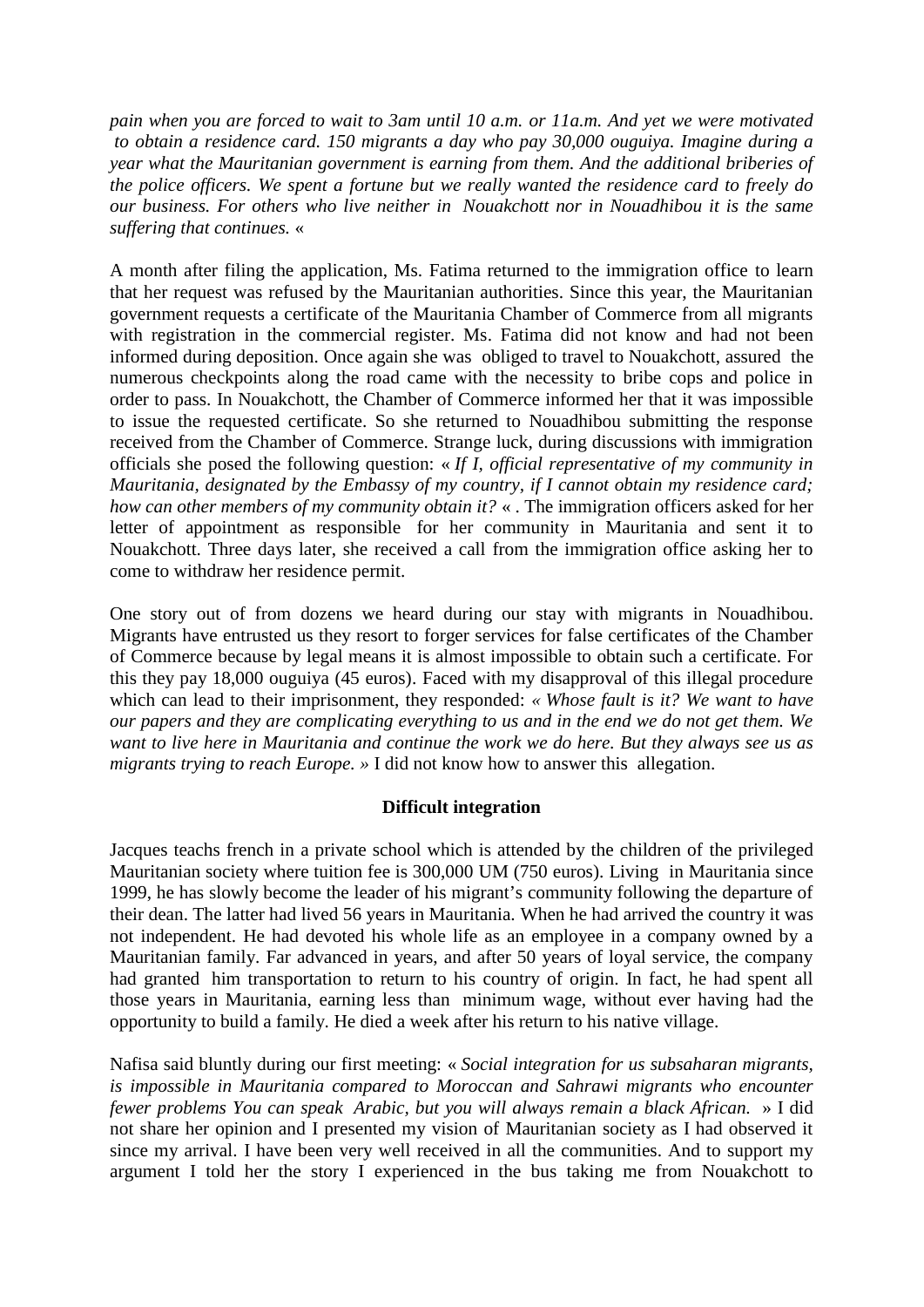Nouadhibou in which only black person, I was harassed at every checkpoint by the police and gendarmes. I was requested money for tea while my papers were proven to be in order. It was my moorish companions who started revolting from a certain chekpoint and came for my defence. And I was very moved when one of them shouted loudly to the police: « *We are all Africans. »* From her daily life, Nafisa considered my story as an exception.

In turn, she told a painful story of the son of one of her migrant friends who was denied to take a school exam because he did not have a national identification number. Eventually I had to learn that many children of migrants are finding themselves in this kind of situation and thus are forced to lose a school year and not able to end school with a formal education certificate. Lives ruined because of administrative formalism and bureaucracy in a century where state leaders continue to discourse on the need to respect fundamental human rights including the right to education. I also learned from Nafisa that it is difficult for a female foreigner to marry a Mauritanian without bringing a tutor of her community. Otherwise the marriage is not recognized, and children from such a marriage are denied birth certificates.

Migrant's children without birth certificate and having difficulty passing their school exams. Migrants are likely to become illegal workers as they cannot obtain labor contracts and prosecuted as illegals, hence criminals by the police. They are tranded migrants without care for means. « *Yet we are helping to build this country. On construction sites, from masonry to painting it is Senegalese and Malians. On fishing boats it is Gambian and Senegalese, for work household is it Malian, restaurants, laundries, it is the Nigerians and Togolese. In many sectors we are there, present, and we want this country to advance because we love it and want to continue to live here, let our children grow up here. Look what happens with respect to fishing. They gave artisanal fishing permits to Chinese and Korean large ships. They gave fishing licenses to Europeans and no longer to Senegalese fishermen. Everyone complains in Nouadhibou that there is no more fish while the Mauritanian coast is almost the richest of fish in the world. This is normal as European, Chinese and Korean export any fish. Who benefits?* « Bouba asks me during a conversation in the taxi driven by a Guinean Amadou.

### **All responsible**

Ms Fatima is heading her community and she told me about the many problems they are facing. She was able to settle in a dwelling place, which became a destination for all her countrymen who by circumstances of life find themselves in difficulties in Mauritania. She is hosting them, providing food and does her best to resolve the problems they face to enable them to continue their way – if they are to continue their journey. She serves as their mother for advice related to their social problems, sister to migrants in difficulty, divorce and others. She contributes to the mobilization of the community authorities to provide health care to migrants in distress and for the repatriation of the body if one of them dies. She deals with legal problems when they occur. Her heart cry is for these stranded migrants in the « *no man's land* » between Morocco and Mauritania, the two countries don't provide the necessary documents to migrants to continue their journey and thus they have to sleep in containers. She feels helpless in this situation.

« *I leave it to God's grace for everything I do. I do it without remuneration and my only requests at the embassy in Dakar is to bring us social assistance when a person is ill, legal when a person is in conflict with the Mauritanian law and support for the repatriation of those who ask. Our calls to their places are dead letters. Even to organize the Independence Day of our country here we contribute because our embassy has no budget for us* « . This